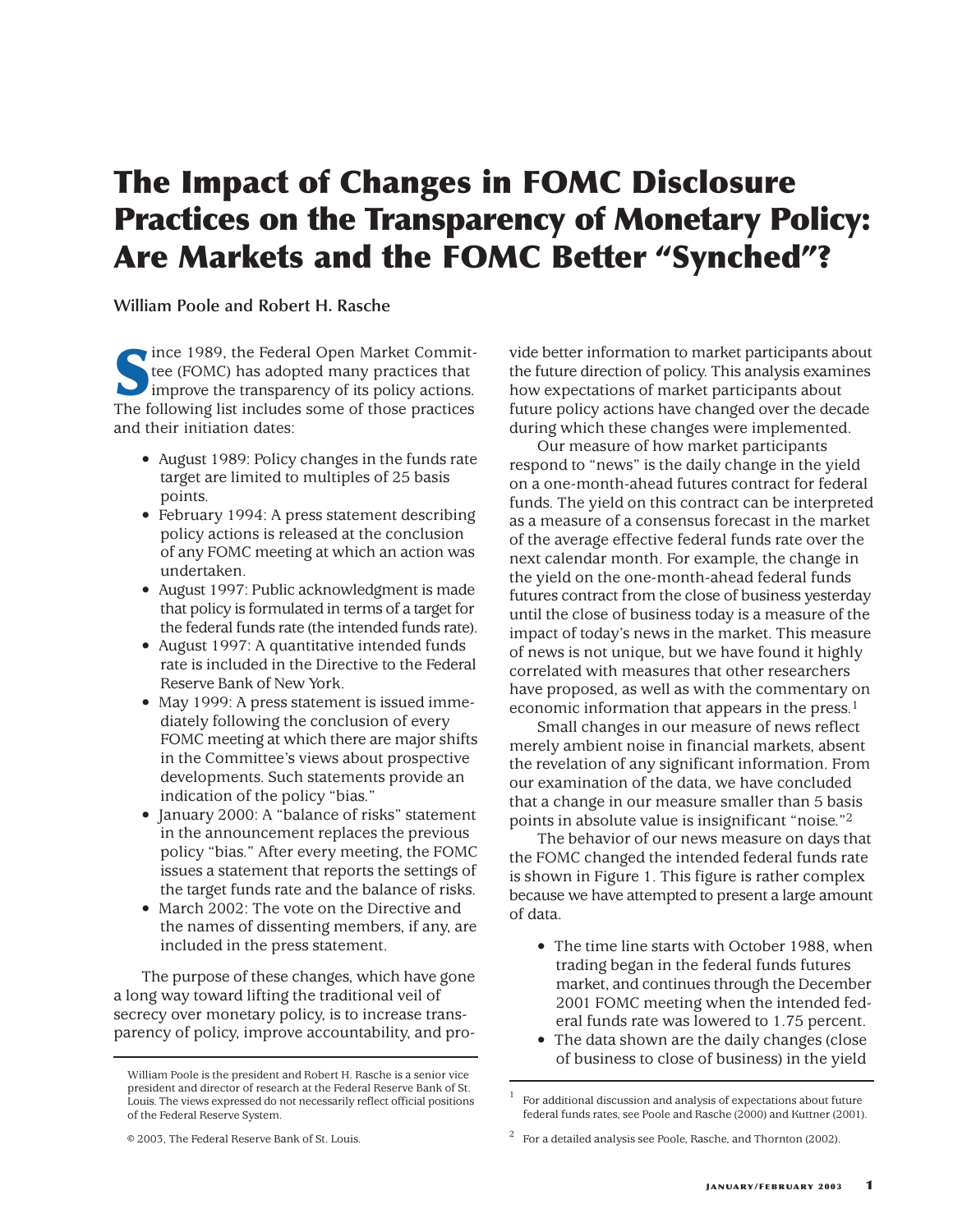### **Surprises to Fed Funds Futures Rate When Policy Actions Were Implemented**



**NOTE:** □25-basis-point change, △50-basis-point change, ◇75-basis-point change, ○change that market was not **immediately aware had occurred (Poole, Rasche, and Thornton, 2002).**

on the one-month-ahead federal funds futures contract.

- The points plotted in light blue indicate policy actions that were undertaken between regularly scheduled FOMC meetings. Points plotted in dark blue indicate policy actions undertaken at regularly scheduled FOMC meetings.
- Points plotted with a square indicate 25-basispoint changes in the intended funds rate; points plotted with a triangle indicate 50-basispoint changes in the intended funds rate; and the point plotted with a diamond (November 15, 1994) indicates a 75-basis-point change in the intended funds rate.
- The area shaded in gray, plus and minus 5 basis points, indicates the region that we have defined as insignificant noise in this market.
- The graph is divided into three sections, each of which reflects a different context in which FOMC policy actions were implemented. (i) Before August 1989, policy actions were not announced and were frequently smaller than 25 basis points. Our reading of the news reports indicates that in most cases market participants were not aware of these policy actions on the day following the decision. These points are plotted as circles.

(ii) From August 1989 until February 1994, all policy actions were 25 basis points or multiples thereof but were not publicly announced. However, with four exceptions, we were able to confirm from newspaper reports that market participants detected the policy action on the day following the decision. (iii) From February 1994 to the present, all policy actions were 25 basis points or multiples thereof and each action was publicly announced by the FOMC following the decision.

Our conclusion from this analysis is that intermeeting moves (the light blue points) generate news to the market. That is, such moves generally surprise markets. In many cases these surprises are large. The FOMC and market participants are not well "synched" in these circumstances. In contrast, policy actions taken at regularly scheduled FOMC meetings, particularly since February 1994, generate little if any news in the market. Such actions have been well anticipated by market participants. The data suggest that these actions at most involved small surprises. In these circumstances the FOMC and market participants seem to be well synched. Our interpretation is that financial market participants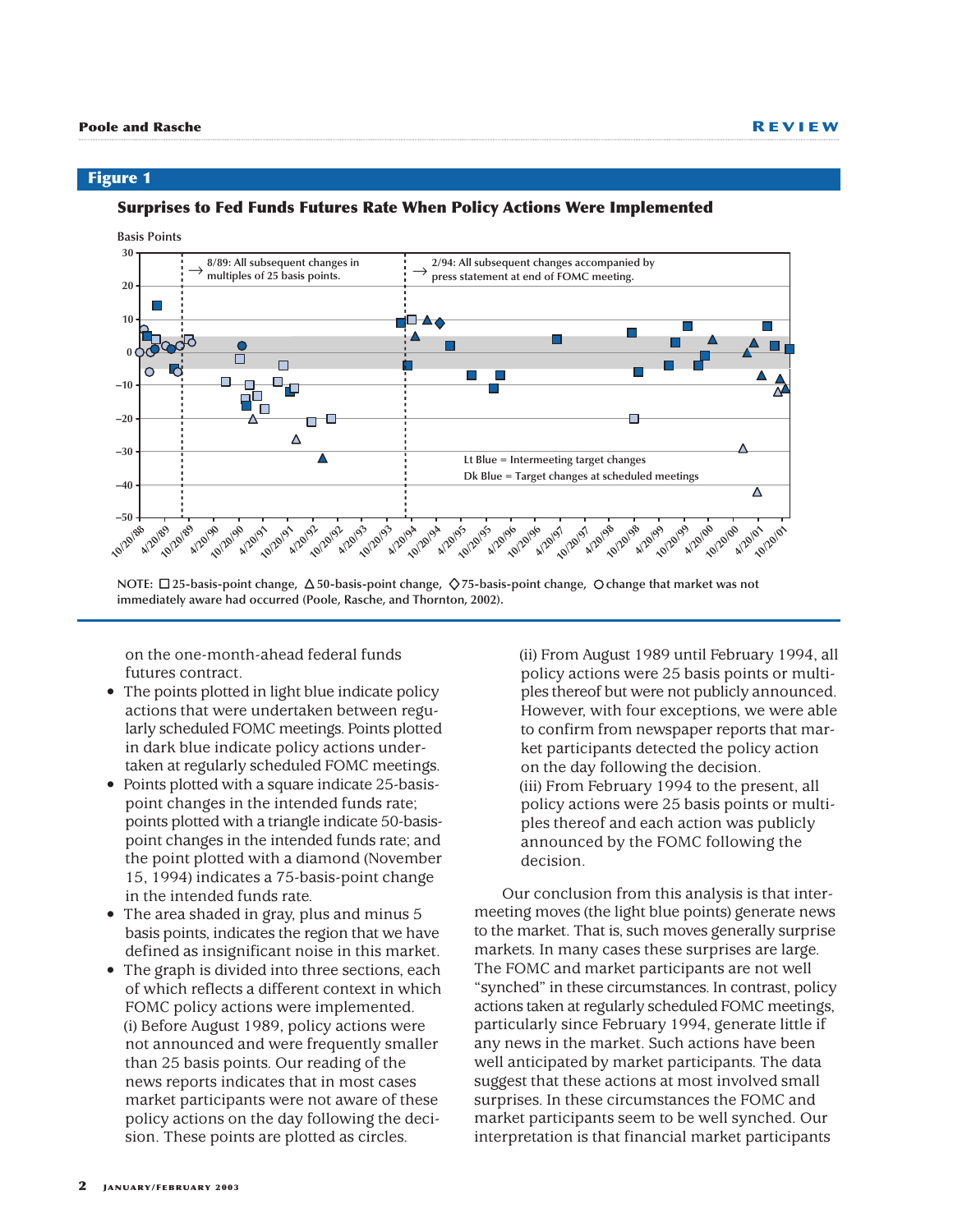### **Surprises on FOMC Meeting Dates with No Policy Actions**



**surprises since 2/94: (5) = 9/27/94 (–.08), (6) = 12/20/94 (–.11), (7) = 9/24/96 (–.13), (8) = 5/20/97 (–.09), (9) = 1/30/02 (.06).**

have observed incoming information on the economy and have correctly perceived how the FOMC will respond to that information.

The second graph, Figure 2, refers to cases where "the dog didn't bark"—FOMC meetings at which no policy action was implemented.

- The time line starts with October 1988, when trading began in the federal funds futures market, and continues through the September 2002 FOMC meeting.
- The area shaded in gray, plus and minus 5 basis points, indicates the region that we have defined as insignificant noise in this market.
- There are only nine points over the entire period that we believe indicate surprises to market participants. Four of these occurred before February 1994 and five occurred subsequent to that date. All of the "surprises" are relatively small.

The conclusion from this graph is that the FOMC and market participants have been well synched in those circumstances when the FOMC believed that the incoming information on the economy was not sufficient to justify a policy action.

If market participants are well synched with the FOMC, then what types of information are providing the clues about future FOMC policy actions to the markets? Figure 3 is a case study of the period since the beginning of December 2000 through May 31, 2002. During this period the FOMC reduced the intended funds rate from 6.5 percent to 1.75 percent.

- The data plotted are the daily changes in yield on the one-month-ahead federal funds futures contract. There are a total of 374 observations.
- The area shaded in gray indicates a range of plus and minus 5 basis points in which we interpret the daily changes as merely ambient noise in the market.
- Fifteen observations (4.0 percent of the total) are positioned below the zero line in blue. These represent events where the funds rate futures contract fell by more than 5 basis points.
- Ten observations (2.7 percent of the total) are positioned above the zero line in black. These represent events where the rate rose by more than 5 basis points.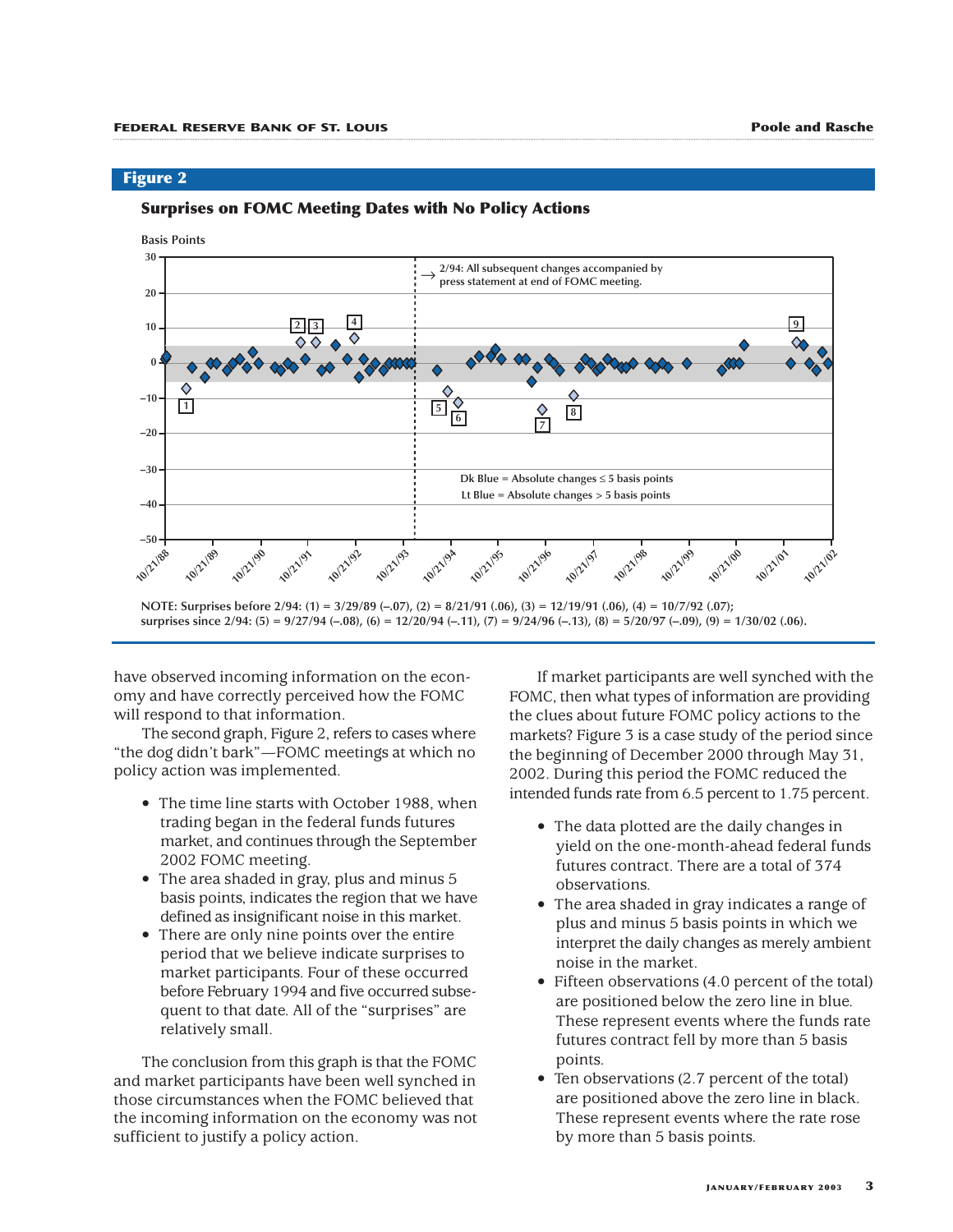### **News Affecting Daily Fed Funds Futures Rate**

**December 1, 2000 – May 31, 2002**

**Basis Points**



**NOTE: Numbers above the zero line (in black, 1-10) indicate events where the federal funds futures rate rose by more than 5 basis points. Numbers below the zero line (in blue, 1-15) indicate events where the rate fell by more than 5 basis points. These numbers correspond to those in Table 1.**

• The front page and the Credit Markets column in the *Wall Street Journal* have been checked for news associated with each of the twentyfive labeled events. The reports that appear there are indicated in Table 1. In four cases we have not found any "economic news" cited in either source. Six of the labeled changes are the FOMC actions noted in Figure 1 (excluding September 17, 2001, where simultaneously there is economic news, the intermeeting policy action, and the reopening of the equity markets after the terrorist attacks). Ten of the labeled changes are associated with the release of economic data, including four involving the release of employment data. Three of the labeled changes are associated with congressional testimony of Chairman Greenspan. One labeled change followed public remarks by other Federal Reserve officials. The remaining labeled

change is the aftermath of the terrorist attack and intermeeting policy action of September 17, 2001.

The conclusions from Figure 3 are that (i) important news arrives relatively infrequently and (ii) the most significant news is FOMC actions (e.g., April 18, 2001; event 7, below zero line in blue), statements and testimony by FOMC members (e.g., January 11, 2002; event 15, below zero line in blue), or new economic data that market participants believe will affect future FOMC actions (e.g., September 7, 2001; event 10, below zero line in blue).

If markets are well synched with FOMC policy actions, then how far in advance are accurate forecasts formed? In some cases the lead-time is considerable. Figure 4 provides a case study using the June 2002 futures contract. In this graph, daily data on the level of the futures rate are plotted.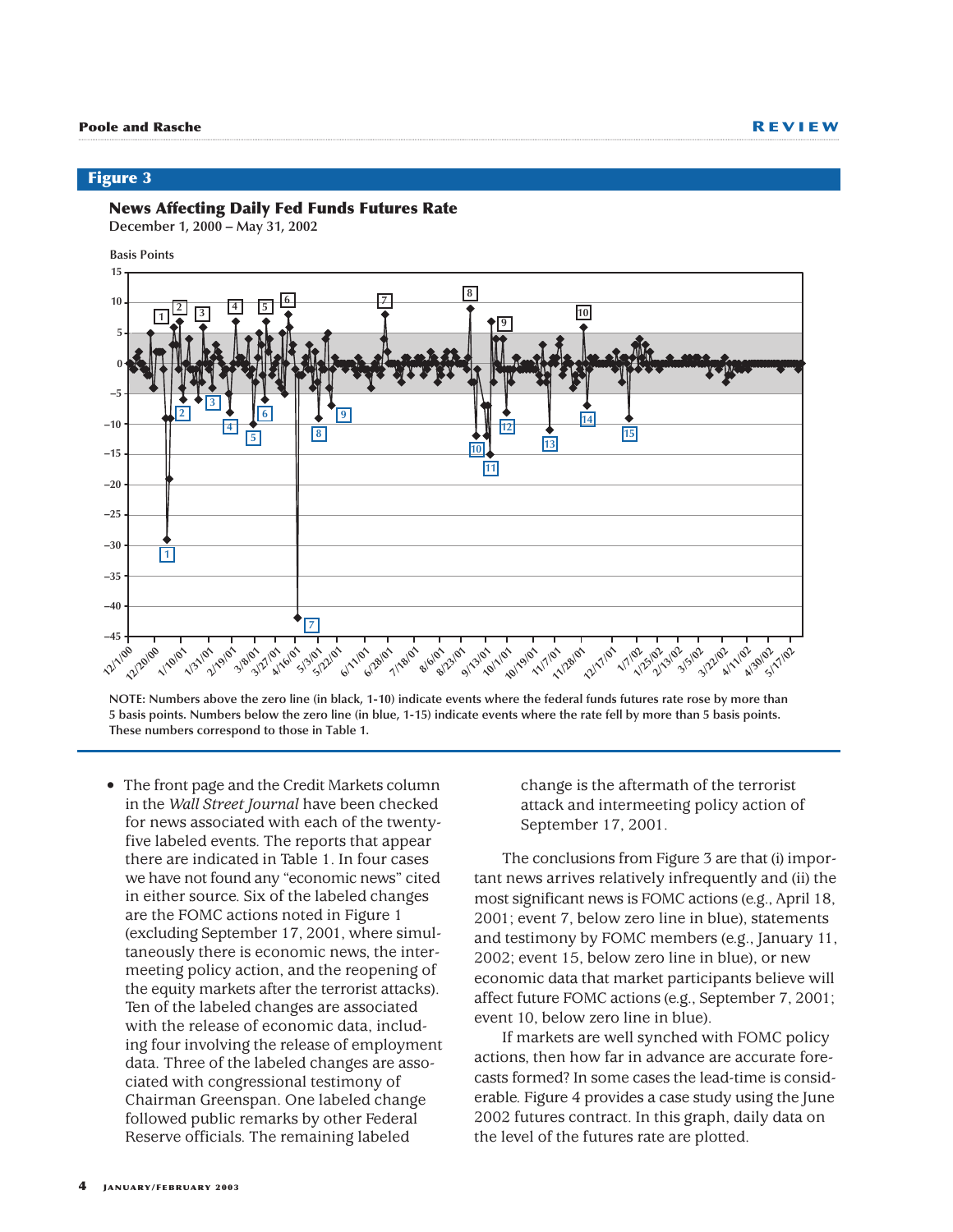### **June 2002 Fed Funds Futures Rate**



**NOTE: Boxed numbers correspond to numbered events in Table 2.** 

- This contract began trading at the beginning of September 2001.
- The vertical lines indicate the days of FOMC meetings and policy actions between meetings.
- The blue line indicates the intended federal funds rate.

When the June 2002 contract initially traded, the then-prevailing 3.5 percent intended funds rate was anticipated to hold over the next ten months. This conviction eroded substantially upon the release of the August 2001 advanced retail sales and employment numbers (see event 1 in Table 2). Going into the terrorist attacks of 9/11, market participants saw a 3.25 percent intended funds rate in June 2002.

With the terrorist attacks, market expectations of the June 2002 intended funds rate were revised sharply downward to about 2.5 percent, well below the intended funds rate that prevailed over the

remainder of September 2001 (see event 2 in Table 2). Expectations gradually eroded by a cumulative 75 basis points from mid-September until shortly after the November FOMC meeting, during which time the FOMC reduced the intended funds rate by 100 basis points in two steps.

With the news that the Taliban had left Kabul and the release of data on October retail sales in mid-November, expectations of the June 2002 intended funds rate were revised sharply upward to almost 2.5 percent (see event 3 in Table 2). This euphoria lasted only a few days until the release of data on new home construction in October (see event 4 in Table 2) and existing-home sales and consumer confidence (see event 5 in Table 2). At this time the then-prevailing intended funds rate of 2.0 percent was expected to continue until mid-2002.

The release of manufacturing data for November generated an upward revision of expectations of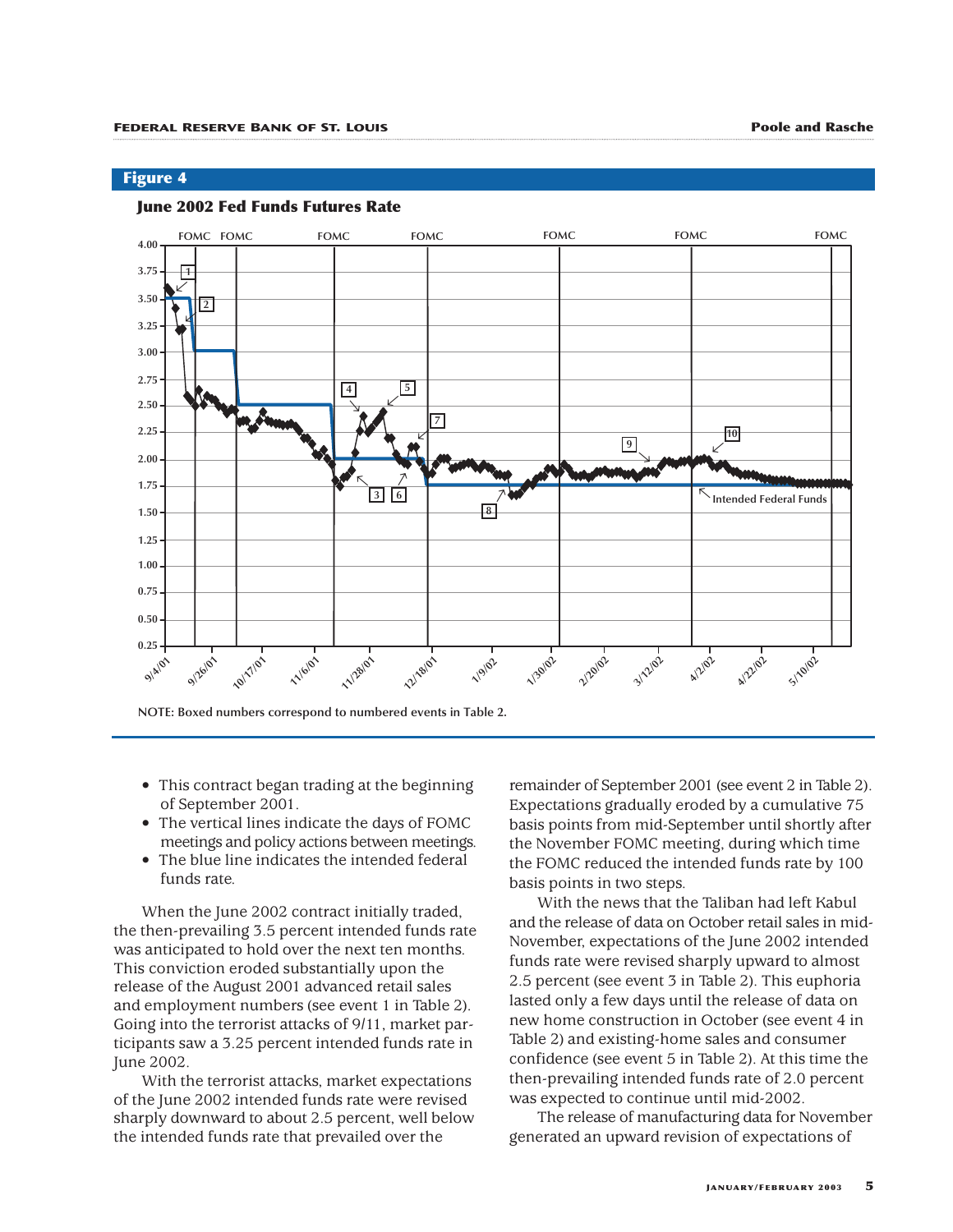# **Table 1**

# **Futures Rate Changes and Reported News Events**

| Event | <b>Date</b> | <b>Futures</b><br>rate change | <b>News reported</b>                                                                                                                                                                                                                                                                                                                                                                                                                                                                                                                                                |
|-------|-------------|-------------------------------|---------------------------------------------------------------------------------------------------------------------------------------------------------------------------------------------------------------------------------------------------------------------------------------------------------------------------------------------------------------------------------------------------------------------------------------------------------------------------------------------------------------------------------------------------------------------|
| 1     | 1/9/2001    | 0.06                          | No front-page reports 1/10/2001.                                                                                                                                                                                                                                                                                                                                                                                                                                                                                                                                    |
| 2     | 1/12/2001   | 0.07                          | "Retail sales inched up 0.1% in December, though downward revisions<br>for October and November cancelled that slight gain. Core prices rose<br>0.3%." WSJ 1/15/2001, p. 1                                                                                                                                                                                                                                                                                                                                                                                          |
| 3     | 2/1/2001    | 0.06                          | "The jobless rate edged up to 4.2% last month, its highest level since<br>September 1999 but only a bit above the near 30-year-low of 4% set in<br>December." WSJ 2/5/2001, p. 1                                                                                                                                                                                                                                                                                                                                                                                    |
| 4     | 2/28/2001   | 0.07                          | "Greenspan dashed hopes for an imminent interest-rate cut, pushing<br>stocks down. The Fed chairman told a House panel that recession<br>poses a greater risk than inflation as consumer confidence continues<br>to slide, suggesting that a rate cut is likely at the Fed's regular March 20<br>meeting. But he disappointed investors who had hoped for signs of an<br>earlier reduction." WSJ 3/1/2001, p. 1                                                                                                                                                     |
| 5     | 3/23/2001   | 0.07                          | No front-page reports 3/26/2001.                                                                                                                                                                                                                                                                                                                                                                                                                                                                                                                                    |
| 6     | 4/10/2001   | 0.08                          | No front-page reports 4/11-12/2001. "The bond market received a blow<br>when Fed officials' remarks pointed to the chances of a recovery of<br>the U.S. economy sooner rather than later, reducing hopes among some<br>market participants that future rate cuts will be as aggressive as previ-<br>ously anticipated. William Poole, president of the Federal Reserve Bank<br>of St. Louis, said that while the U.S. economy has slowed, 'weaker near-<br>term prospects seem not to have dimmed the long-run outlook of<br>robust growth'." WSJ 4/11/2001, p. C19 |
|       | 4/11/2001   | 0.06                          | "In public appearances this week, Fed officials have sounded a generally<br>upbeat tone on the economy, with some projecting an acceleration<br>of growth after a weak first half. Analysts said that suggests the Fed<br>isn't concerned enough about the economy or other factors to cut<br>rates immediately." WSJ 4/12/2001, p. C17                                                                                                                                                                                                                             |
| 7     | 6/27/2001   | 0.08                          | "The Fed cut interest rates for the sixth time this year, lowering its federal-<br>funds target by a quarter point to 3.75%. Though the cut was the<br>smallest this year, the central bank signaled it was poised to keep easing<br>credit conditions. The Fed move didn't jar the market, even though<br>many analysts had predicted a half-point cut." WSJ 6/28/2001, p. 1                                                                                                                                                                                       |
| 8     | 9/4/2001    | 0.09                          | "The manufacturing sector appears to have turned a corner in August,<br>as the NAPMs index of manufacturing activity showed significant<br>improvement." WSJ 9/5/2001, p. 1                                                                                                                                                                                                                                                                                                                                                                                         |
| 9     | 9/20/2001   | 0.07                          | "At a Senate hearing, Greenspan painted a grim picture of short-term<br>economic weakness, citing weak corporate earnings and layoffs. A<br>survey of economic forecasters said the economy is heading into a<br>recession, and that it will last at least through the year." WSJ 9/21/2001,<br>p. 1                                                                                                                                                                                                                                                                |
| 10    | 12/5/2001   | 0.06                          | "Manufacturing is showing incipient signs of recovery for the first time<br>in over a year. Meanwhile, the service sector rebounded last month<br>after suffering its worst month on record in October." WSJ 12/6/2001, p. 1                                                                                                                                                                                                                                                                                                                                        |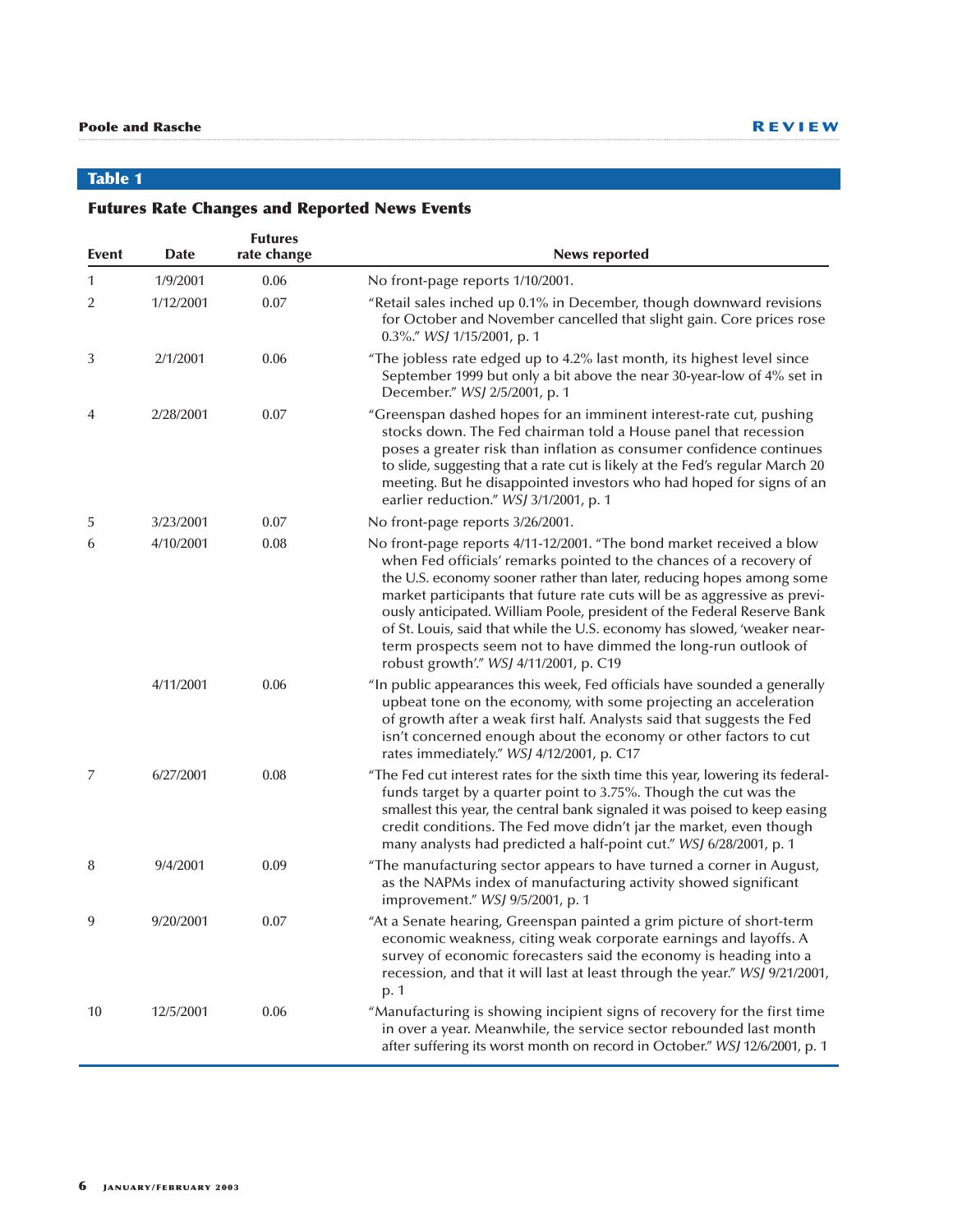### **Table 1 cont'd**

### **Futures Rate Changes and Reported News Events**

|                |              | <b>Futures</b> |                                                                                                                                                                                                                                                                    |
|----------------|--------------|----------------|--------------------------------------------------------------------------------------------------------------------------------------------------------------------------------------------------------------------------------------------------------------------|
| Event          | <b>Date</b>  | rate change    | <b>News reported</b>                                                                                                                                                                                                                                               |
| 1.             | 1/2/2001     | $-0.09$        | "Manufacturing activity slowed last month to its weakest point in almost<br>10 years, as the NAPM index fell to 43.7 from 47.7 in November."<br><i>WSJ</i> 1/3/2001, p.1                                                                                           |
|                | 1/3/2001     | $-0.29$        | "The Fed cut a key interest rate, sending markets soaring. The central<br>bank, in a rare move between meetings, lowered the federal funds<br>target to 6.0% from 6.5%." WSJ 1/4/2001, p. 1                                                                        |
|                | 1/4/2001     | $-0.19$        | "Most retail chains reported disappointing December sales, making the<br>holiday shopping season the worst in at least five years." WSJ 1/5/2001, p. 1                                                                                                             |
| $\overline{2}$ | 1/18/2001    | $-0.06$        | "Housing starts edged up last month but applications for building permits<br>fell, suggesting a further slowdown." WSJ 1/19/2001, p. 1                                                                                                                             |
| 3              | 1/30/2001    | $-0.06$        | "Consumer confidence plunged in January, cementing expectations that<br>the Fed will cut rates by half a point and sparking hopes of an even<br>bigger cut." WSJ 1/31/2001, p. 1                                                                                   |
| 4              | 2/23/2001    | $-0.08$        | No front-page reports 2/26/2001.                                                                                                                                                                                                                                   |
| 5              | 3/14/2001    | $-0.10$        | No front-page reports 3/15/2001.                                                                                                                                                                                                                                   |
| 6              | 3/22/2001    | $-0.06$        | "Leading economic indicators fell for the fourth time in five months in<br>February, but still didn't point to a recession." WSJ 3/23/2001, p. 1                                                                                                                   |
| 7              | 4/18/2001    | $-0.42$        | "The Fed cut short-term interest rates by a half point in a surprise move<br>that sent stocks soaring." WSJ 4/19/2001, p. 1                                                                                                                                        |
| 8              | 5/4/2001     | $-0.07$        | "Unemployment jumped to 4.5% in April from 4.3% the month before,<br>raising fears that consumers will curtail spending and spark a recession."<br><i>WSJ 5/7/2001</i> , p. 1                                                                                      |
| 9              | 5/15/2001    | $-0.07$        | "The Fed cut short-term rates by half a point, its fifth big rate reduction<br>in as many months, and did nothing to signal that it is ending its<br>campaign to jump-start the economy." WSJ 5/16/2001, p. 1                                                      |
| 10             | 9/7/2001     | $-0.12$        | "The surge in unemployment is raising fears that the business cycle may<br>be entering a new and harrowing phase." WSJ 9/10/2001, p. 1                                                                                                                             |
| 11             | 9/14-19/2001 | $-0.41$        | September 11, 2001, terrorist attack on World Trade Center                                                                                                                                                                                                         |
| 12             | 10/2/2001    | $-0.08$        | "The Fed cut the target for its federal-funds rate to 2.5% from 3% and<br>left the door open to further rate cuts, as it continued an aggressive<br>campaign to stimulate the economy." WSJ 10/3/2001, p. 1                                                        |
| 13             | 11/6/2001    | $-0.11$        | "The Fed cut interest rates by half a point to their lowest level since 1961<br>and, citing a deteriorating economy, suggested more cuts could be in<br>store." <i>WSJ</i> 11/7/2001, p. 1                                                                         |
| 14             | 12/7/2001    | $-0.07$        | "A rise in the jobless rate last month to its highest level in over six years<br>damped predictions that an economic recovery has begun. Economists<br>expect the Fed to lower rates again tomorrow." WSJ 12/10/2001, p. 1                                         |
| 15             | 1/1/2002     | $-0.09$        | "Greenspan said the economy shows signs of stabilizing but still faces<br>major risks before a sustainable recovery can begin. The downbeat<br>assessment raises the odds the Fed again will cut interest rates at its<br>meeting this month." WSJ 1/14/2002, p. 1 |

**NOTE: The first 10 numbers (corresponding to the upper numbers in Figure 3, in black) indicate events where the funds rate futures contract rose by more than 5 basis points. The next 15 numbers (corresponding to the lower numbers in Figure 3, in blue) indicate events where the rate fell by more than 5 basis points.**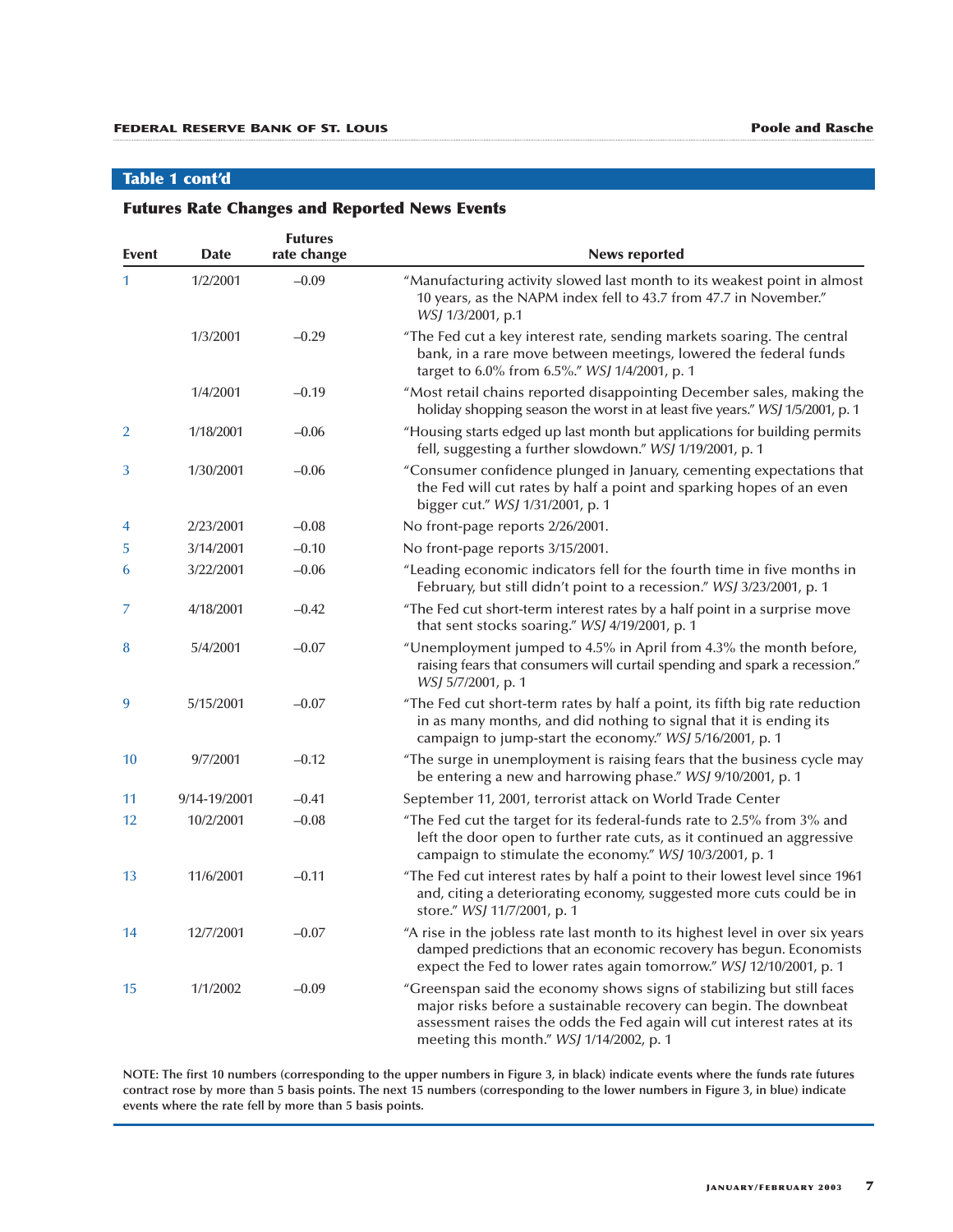# **Table 2**

# **Futures Rate Changes and Reported News Events**

| Event          | <b>Date</b> | <b>Futures</b><br>rate change | <b>News reported</b>                                                                                                                                                                                                                                               |
|----------------|-------------|-------------------------------|--------------------------------------------------------------------------------------------------------------------------------------------------------------------------------------------------------------------------------------------------------------------|
| 1              | 9/6/2001    | $-0.15$                       | "Discount stores performed well in August, but specialty-apparel retailers<br>and high-end department stores suffered." WSJ 9/7/2001, p. 1                                                                                                                         |
|                | 9/7/2001    | $-0.20$                       | "The surge in unemployment is raising fears that the business cycle may<br>be entering a new and harrowing phase." WSJ 9/10/2001, p. 1                                                                                                                             |
| 2              | 9/13/2001   | $-0.63$                       | September 11, 2001, terrorist attack on World Trade Center                                                                                                                                                                                                         |
| 3              | 11/13/2001  | 0.06                          | "Rebels Seize Kabul As Taliban Forces Flee Afghan Capital" WSJ 11/14/2001,<br>p. 1                                                                                                                                                                                 |
|                | 11/14/2001  | 0.16                          | "Retail sales shot up a record 7.1% in October. The surge was led by a<br>26.4% jump in auto sales, which were aided by zero-percent financing<br>and other incentives." WSJ 11/15/2001, p. 1                                                                      |
|                | 11/15/2001  | 0.21                          |                                                                                                                                                                                                                                                                    |
|                | 11/16/2001  | 0.13                          | "Consumer prices slipped in October amid continued drops in energy<br>prices, a possible positive sign for reigniting spending. But industrial<br>output fell for the 13th straight month, the longest string of declines<br>since the Depression."                |
|                |             |                               | "Hiring plans are approaching a weakness not seen since the<br>recessionary early months of 1991-Manpower's survey of nearly 16,000<br>companies says." WSJ 11/19/2001, p. 1                                                                                       |
| $\overline{4}$ | 11/19/2001  | $-0.15$                       | "New-home construction fell 1.3% in October and builders requested<br>permits at the slowest pace in four years, another sign that the housing<br>market is slowing." WSJ 11/20/2001, p.1                                                                          |
| 5              | 11/27/2001  | $-0.25$                       | "Existing-home sales rose 5.5% last month after a weak September. But<br>consumer confidence, hurt by layoffs, slid in November to an eight-<br>year low." WSJ 11/28/2001, p. 1                                                                                    |
| 6              | 12/5/2001   | 0.16                          | "Manufacturing is showing incipient signs of recovery for the first time<br>in over a year. Meanwhile, the service sector rebounded last month<br>after suffering its worst month on record in October." WSJ 12/6/2001, p. 1                                       |
| 7              | 12/7/2001   | $-0.14$                       | "A rise in the jobless rate last month to its highest level in over six years<br>damped predictions that an economic recovery has begun. Economists<br>expect the Fed to lower rates again tomorrow." WSJ 12/10/2001, p. 1                                         |
| 8              | 1/11/2002   | $-0.19$                       | "Greenspan said the economy shows signs of stabilizing but still faces<br>major risks before a sustainable recovery can begin. The downbeat<br>assessment raises the odds the Fed again will cut interest rates at its<br>meeting this month." WSJ 1/14/2002, p. 1 |
| 9              | 3/7/2002    | 0.07                          | "Greenspan gave the Senate a considerably more upbeat assessment of<br>the economy than he did in House testimony last week. The Fed<br>chairman said recent evidence suggests 'an economic expansion is<br>already well under way'." WSJ 3/8/2002, p. 1           |
| 10             | 3/26/2002   | $-0.06$                       | "Consumer confidence surged in March to its highest level since before<br>the Sept. 11 attacks, suggesting the U.S. may enjoy a broad economic<br>recovery." WSJ 3/27/2002, p.1                                                                                    |